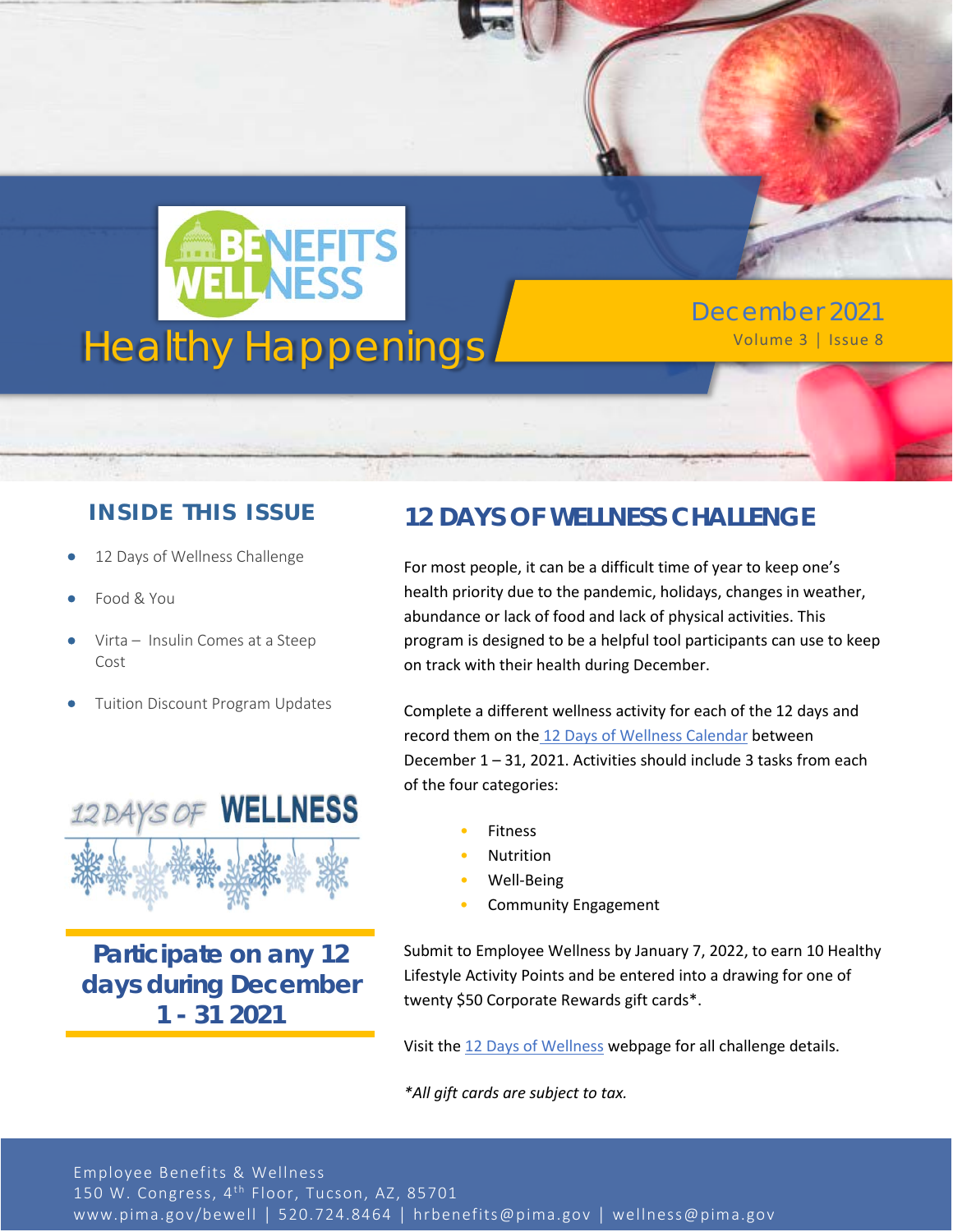# **Healthy Happenings Page 2**



# **4-WEEK SERIES TO LEARN NUTRITIONAL APPROACHES FOR THE HEALTHIEST YOU!**

Complete weekly activities and short assignments.



Every Wednesday from 12:00pm – 1:00 pm:

- January  $5^{th}$ : What Are U Eating
- January  $12^{th}$ : Breakfast of Champions
- January  $19^{th}$ : Lunch Box Express
- January 26<sup>th</sup>: What's for Dinner?

#### [REGISTER HERE](https://us02web.zoom.us/meeting/register/tZYod-6rqDIuH9GSsyrByA3gtB8pfcHBZmwq)

## Earn 10 Healthy Lifestyle Activity Points for each session you attend!

*\*Program can be completed once each reporting year (March-February)*



#### **VIRTA**

#### **Insulin Comes at a Steep Cost** *(and we're not just talking about the price tag)*

Not everyone with type 2 diabetes needs insulin, but to many, the threat is always there. "Get your numbers under control with oral medication and diet and exercise or else…"

Common side effects of insulin:

- Weight gain
- Increased heart rate
- Risk of hypoglycemia (blood sugar that drops too low)
- Skin irritation and/or infection at injection site
- Mood swings, anxiety, and/or depression

So what's the alternative? At Virta, we believe the best type 2 diabetes management is reversal. Our dedicated team of physicians and health coaches can teach you how to use food as medicine to naturally reduce your A1c and blood sugar, lose weight, and eliminate the need for prescription medications such as insulin.

#### **[Learn more](https://www.virtahealth.com/join/pimacounty?utm_source=HRemail&utm_campaign=2021-Q4-Legacy&utm_content=DiabetesAwarenessMonth&utm_medium=WP-pimacounty)**